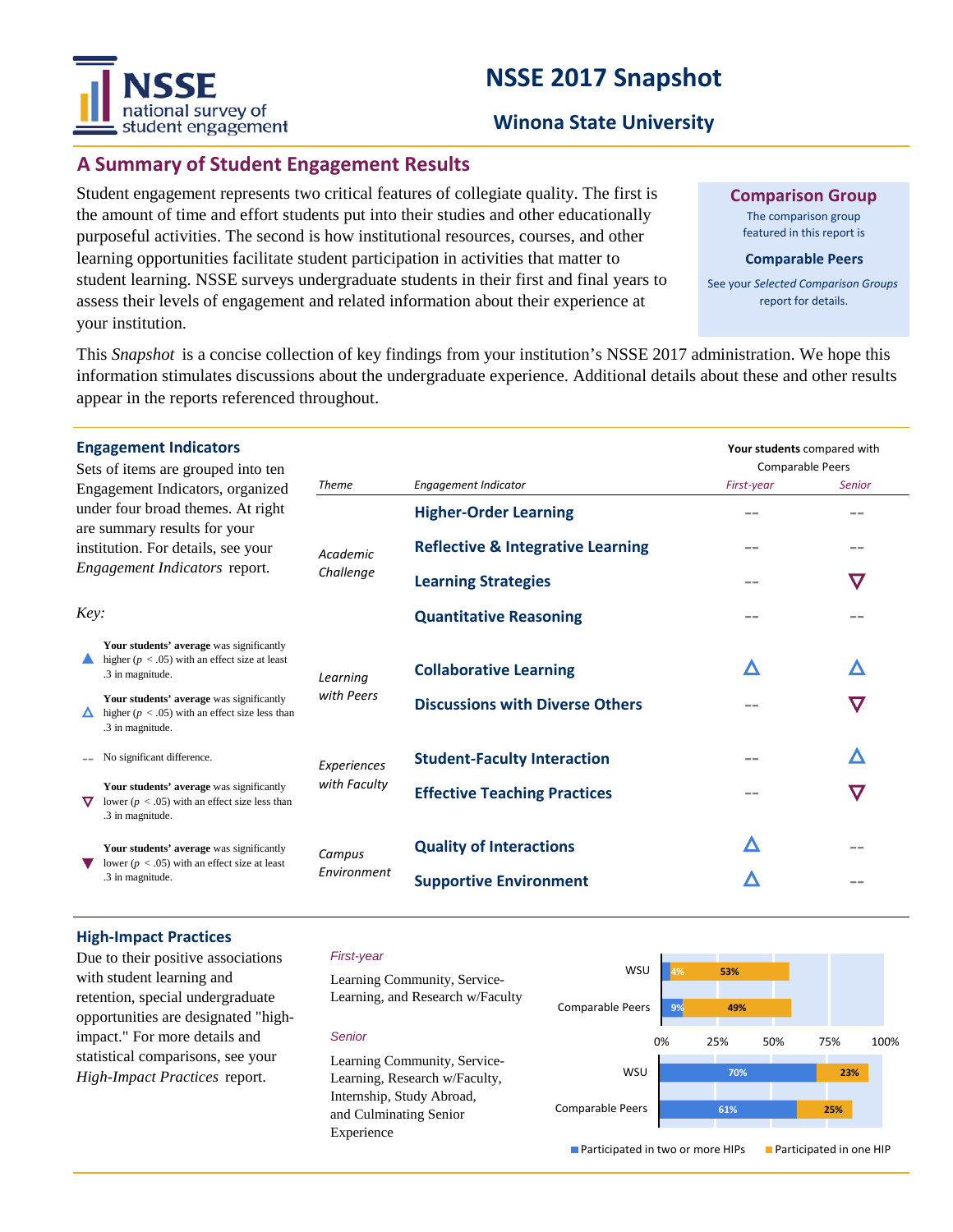

# **NSSE 2017 Snapshot**

### **Winona State University**

### **Academic Challenge: Additional Results**

The Academic Challenge theme contains four Engagement Indicators as well as several important individual items. The results presented here provide an overview of these individual items. For more information about the Academic Challenge theme, see your *Engagement Indicators* report. To further explore individual item results, see your *Frequencies and Statistical Comparisons,* the *Major Field Report,* the *Online Institutional Report,* or the Report Builder—Institution Version.



#### **Reading and Writing**

These figures summarize the number of hours your students spent reading for their courses and the average number of pages of assigned writing compared to students in your comparison group. Each is an estimate calculated from two or more separate survey questions.



#### **Challenging Students to Do Their Best Work <b>Academic Emphasis**

To what extent did students' courses challenge them to do their best work? Response options ranged from  $1 = "Not at all"$ to  $7 =$  "Very much."



How much did students say their institution emphasizes spending significant time studying and on academic work? Response options included "Very much," "Quite a bit," "Some," and "Very little."

![](_page_1_Figure_14.jpeg)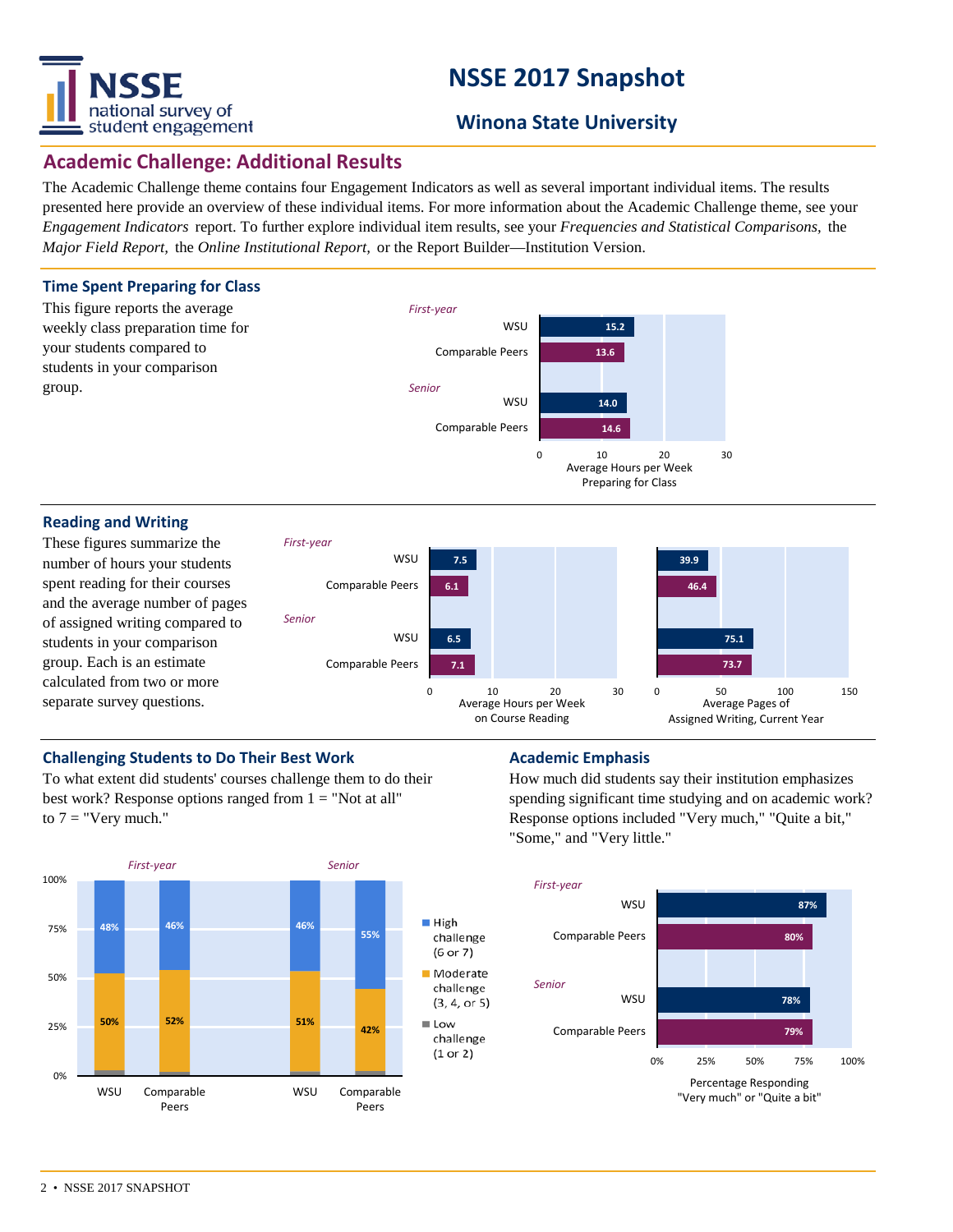# national survey of student engagement

# **NSSE 2017 Snapshot**

### **Winona State University**

#### **Item Comparisons**

By examining individual NSSE questions, you can better understand what contributes to your institution's performance on the Engagement Indicators. This section displays the five questions<sup>a</sup> on which your students scored the highest and the five questions on which they scored the lowest, relative to students in your comparison group. Parenthetical notes indicate whether an item belongs to a specific Engagement Indicator or is a High-Impact Practice. While these questions represent the largest differences (in percentage points), they may not be the most important to your institutional mission or current program or policy goals. For additional results, see your *Frequencies and Statistical Comparisons* report.

#### **First-year**

#### **Highest Performing Relative to Comparable Peers**

Prepared for exams by discussing or working through course material w/other students<sup>b</sup> (CL) Spent more than 15 hours per week preparing for class Institution emphasis on providing support for your overall well-being...<sup>c</sup> (SE) Asked another student to help you understand course material<sup>b</sup> (CL) Identified key information from reading assignments<sup>b</sup> (LS) **Lowest Performing Relative to Comparable Peers**

Tried to better understand someone else's views by imagining...his or her perspective <sup>b</sup> (RI) Discussions with... People of a race or ethnicity other than your own<sup>b</sup> (DD) Examined the strengths and weaknesses of your own views on a topic or issue<sup>b</sup> (RI) Assigned more than 50 pages of writing<sup>g</sup>

Participated in a learning community or some other formal program where… (HIP)

![](_page_2_Figure_10.jpeg)

Percentage Point Difference with Comparable Peers

#### **Senior**

#### **Highest Performing Relative to Comparable Peers**

| Worked with other students on course projects or assignments <sup>b</sup> (CL)            |  |  |  |  |  |  |
|-------------------------------------------------------------------------------------------|--|--|--|--|--|--|
| About how many courses have included a community-based project (service-learning)? (HIP)  |  |  |  |  |  |  |
| Asked another student to help you understand course material <sup>b</sup> (CL)            |  |  |  |  |  |  |
| Participated in a learning community or some other formal program where (HIP)             |  |  |  |  |  |  |
| Participated in an internship, co-op, field exp., student teach., clinical placemt. (HIP) |  |  |  |  |  |  |
| <b>Lowest Performing Relative to Comparable Peers</b>                                     |  |  |  |  |  |  |
| Reviewed your notes after class <sup>b</sup> (LS)                                         |  |  |  |  |  |  |

| Summarized what you learned in class or from course materials <sup>b</sup> (LS)      |
|--------------------------------------------------------------------------------------|
| Extent to which courses challenged you to do your best work <sup>d</sup>             |
| Quality of interactions with faculty <sup>d</sup> (QI)                               |
| Discussions with People of a race or ethnicity other than your own <sup>b</sup> (DD) |

![](_page_2_Figure_16.jpeg)

Percentage Point Difference with Comparable Peers

a. The displays on this page draw from the items that make up the ten Engagement Indicators (EIs), six High-Impact Practices (HIPs), and the additional academic challenge items reported on page 2. Key to abbreviations for EI items: HO = Higher-Order Learning, RI = Reflective & Integrative Learning, LS = Learning Strategies, QR = Quantitative Reasoning, CL = Collaborative Learning, DD = Discussions with Diverse Others, SF = Student-Faculty Interaction, ET = Effective Teaching Practices, QI = Quality of Interactions, SE = Supportive Environment. HIP items are also indicated. Item numbering corresponds to the survey facsimile included in your *Institutional Report* and available on the NSSE website.

b. Combination of students responding "Very often" or "Often." c. Combination of students responding "Very much" or "Quite a bit."

d. Rated at least 6 on a 7-point scale.

e. Percentage reporting at least "Some."

f. Estimate based on the reported amount of course preparation time spent on assigned reading.

g. Estimate based on number of assigned writing tasks of various lengths.